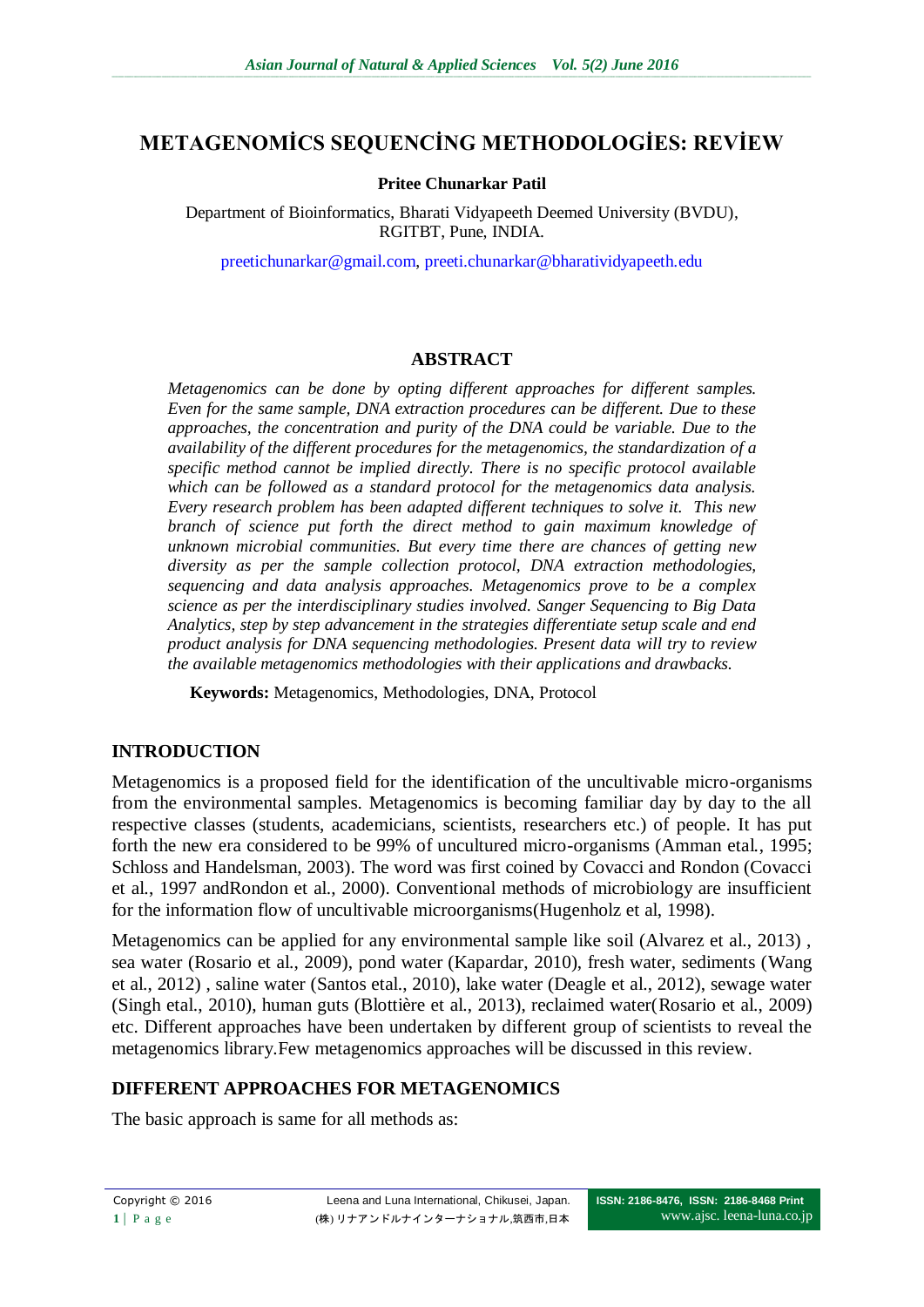

Figure 1. Metagenomics workflow 1

The community DNA can be handled by two methods, wet lab approach andhigh throughput sequencing approach.



Figure 2. Metagenomics workflow 2

TRFLP: Terminal Restriction Fragment Length polymorphism, DGGE:Denaturing gradient gel electrophoresis, ARISA:An automated method of ribosomal intergenic spacer analysis, NGS: Next Generation sequencing

# **Stepwise Description**

- *Collection of the sample:* Different techniques could be adopted for this as per the sample type. Precaution should be taken for the contamination purpose. So sterilized equipments should be used.
- *Extraction of the DNA:* For different samples, different DNA extraction procedures could be opted. The protocol can be standardized by the researchers or ready available kits can be used for fulfilling the goal.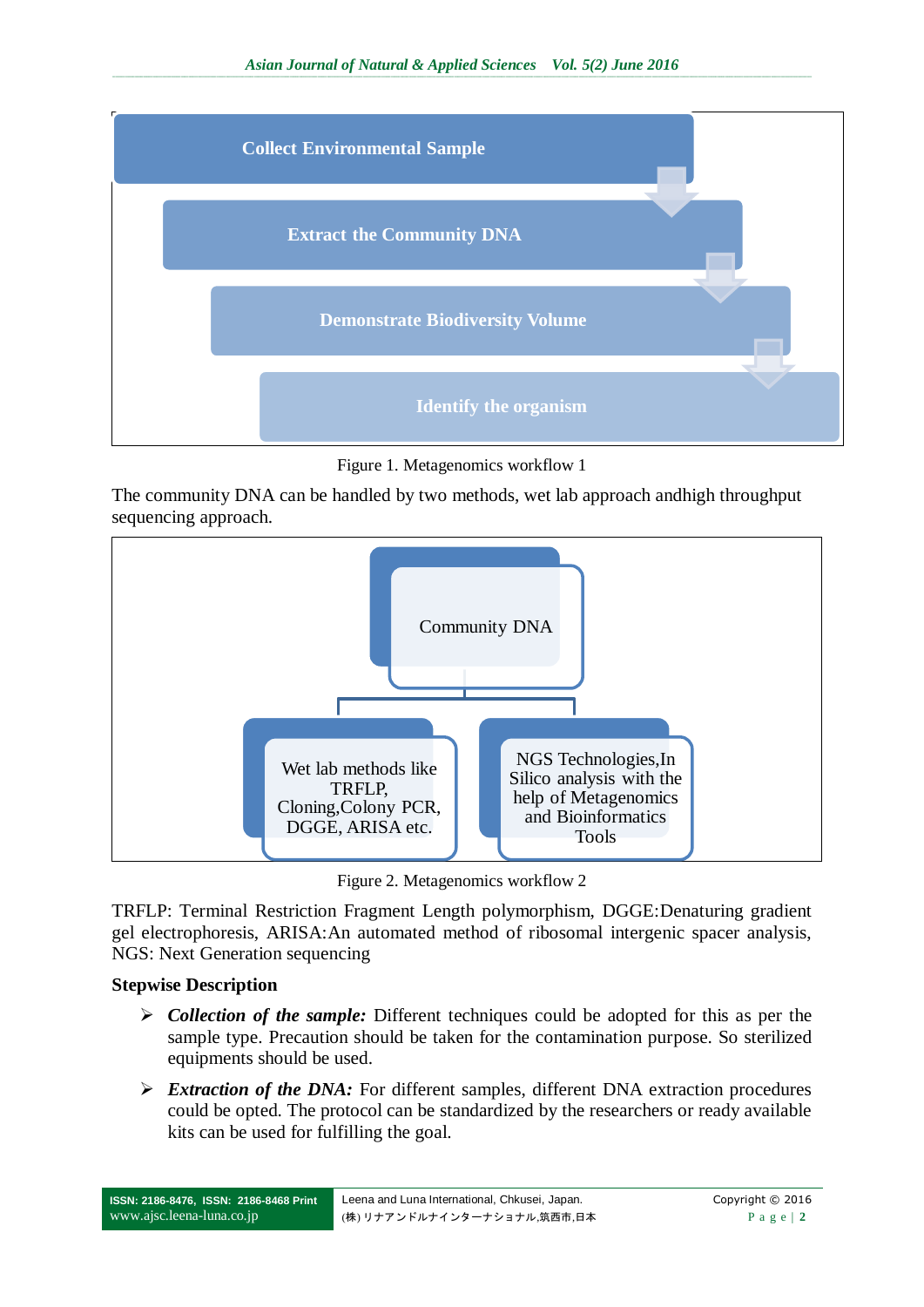- *Community DNA Processing:* Community DNA could be processed for the sequencing (Either conventionally or with advanced technologies). It totally depends on the researcher. Different methodologies for it have been shown in Fig.2.
- *Biodiversity Identification:* It could be again done by the conventional 16S rRNA gene (for bacteria)/18S rRNA gene (for fungi) amplification. Then through Advanced methods like NGS, the raw data could be analyzed. Annotation of the data could be handled with the help of Bioinformatics Tools.

# **BRIEF METAGENOMICS METHODOLOGIES**

1. **Cloning Method -** Collect the community DNA. Then clone the DNA into vectors and prepare the metagenomics library. Identify the sequences with 16S rRNA genes/18S rRNA genes (Pace et al., 1985, Schmidt et al., 1991).

*Advantages –* The Method israpid, sensitive and robust.

### *Disadvantages –*

- a. Prior target sequence information is necessary
- b. Target sequence should not be too short in size,
- c. It gives limiting amounts of product and infidelity of DNA replication (Strachan and Read, 1999).
- 2. **Phylogenetic Marker Method** Method requires sequencing the DNA and identifying the phylogenetic marker gene to place the organism in taxonomic range (Barns et al., 1999, Buckley et al., 2003).

 *Advantages -* Yield high accuracy for small sequences.

 *Disadvantages***-**Only small fragment of the gene can be characterized **(**Teeling et al., 2004, McHardy et al., 2007**).**

3. **High Throughput Sequencing (HTS)**- It consists of three basic steps, DNA Extraction, DNA binding (to different platforms in different technologies) and sequencing (Naiara and Aransay, 2012, Martin and Janet, 2010). The methodology started with large scale sequencing projects like GOS (Global Ocean Sampling) by Venter et al.(2004). This large scale sequencing can be possible due to the time efficient and cheaper NGS technologies like ABI/Life Technologies SOLiD; Helicos HeliScope; Illumina Genome Analyzer; Roche/454 GS FLX Titanium; Sanger capillary sequencing.

# *Roche/454 GS FLX Titanium*

It was first commercially available HTS technology. It was first discovered by 454 Life Sciences and Roche owned it later.

#### *Principal*

300-800 bp DNA fragments formed randomly with shearing activity. Two different adapters (+ carries biotin group/- carries nonbiotin group) are ligated to these fragment ends which are attached to single streptavidin beads. Fragments containing biotin are remains attached to beads while nonbiotinylated fragments will be washed out. With the help of limiting dilutions, one to one ratio of the bead and fragments formed. Through emulsion PCR,amplification of the DNA achieved with the help of Picotitre plate platform. GS FLX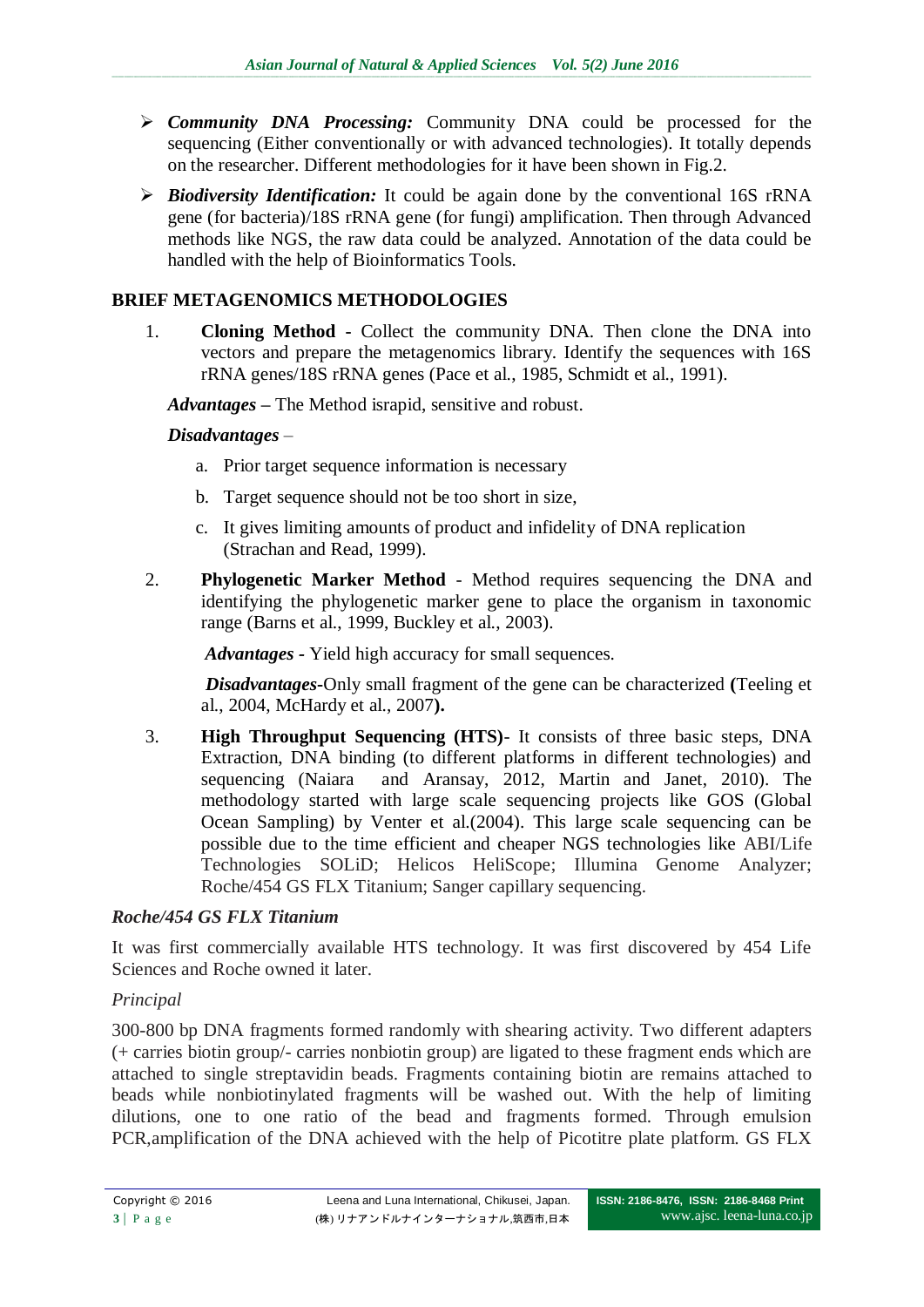utilizes Pyrosequencing for the final sequence analysis ( $ATP>> ADP + PPi >> Light Emits$ >> Calculate the intensity of Light >> Base Pair Sequence).

### *Advantages*

- a. It is first HTS platform.
- b. Expected average read length is 400nts.
- c. It determines 750mb/day with price of about 20\$/Mb.

#### *Disadvantages*

- a. Average substitution error rate is  $10^3$ -10<sup>4</sup> nt which is higher than Sanger sequencing.
- b. Error rate increases due to reduction in enzyme efficiency (Margulies et al., 2005, Quinlan et al., 2008).

#### *Illumina Genome Analyzer*

It was first short read technology. It was developed by Soxela and later taken up by Illumina (Bentaley et al., 2006, 2008).

#### *Principal*

Special sequencing library created like Roche which will be amplified and immobilized withtwo different adapters for both ends. End specific PCR primers functionalized flow cell surface for amplification. This process is called as Bridge-PCR. Sequencing will be proceeds by using fluorophore labeled reversible terminator and image processing.

#### *Advantages*

- a. It uses reversible terminator sequencing.
- b. It determines 5000Mb/day with price of about 0.50\$/Mb.
- c. It has lower price per mega base in comparisonwith Roche.

#### *Disadvantages*

- a. It has higher average error rate of about  $10^{-2}$ - $10^{-3}$ .
- b. Crystal, lint and dust particles may be identify as clusters by image analysis.
- c. Reversible terminator sequencing increase error rate with increase in the position in determined sequence due to bi –directional phasing. This also results in incorrect termination (Kircher et al., 2009, Dohm et al., 2008).

#### *ABI/Life Technologies SOLiD*

It has been developed by Applied Biosystems. It was third HTS technology launched in the market.

#### *Principal*

It follows the principal of sequencing-by-ligation. SS copies if library molecules attached to two different adaptors (P1 and P2) are immobilization on paramagnetic beads. Emulsion PCR uses for amplification. Ligation based Sequencing uses five different sequencing primers(X, X-1, X-2, X-3 and X-4) with four different 5' fluorescently labeled DNA octamers with dinucleotide complement recognition core to hybridize with templates. So 35 base template sequenced twice to improve accuracy. (Smith et al., 2010, Valouev et al., 2008).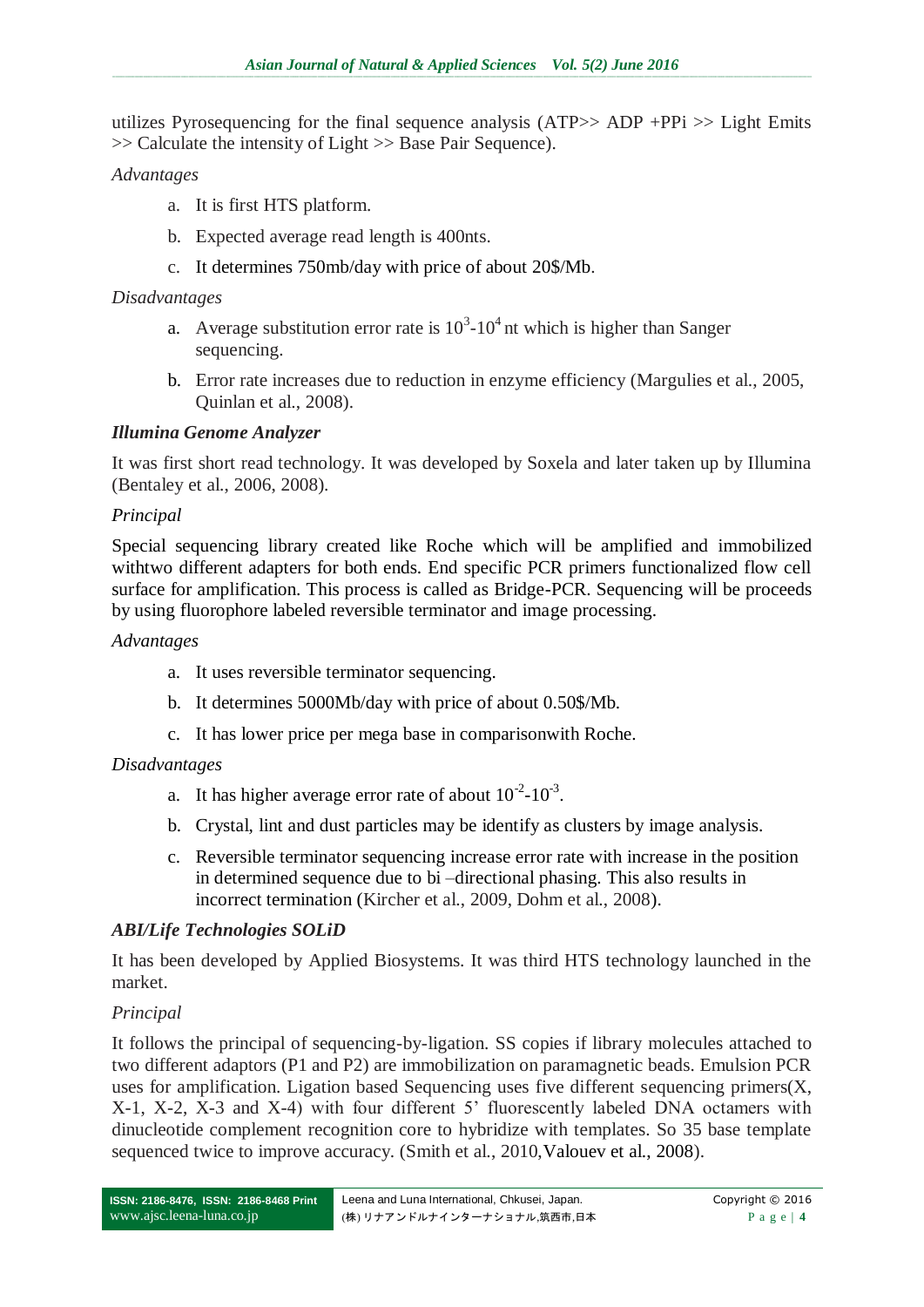### *Advantages*

- a. Typical read length is between 25 to 75 nt.
- b. It has better sequencing accuracy.
- c. It determines  $\sim 5000 \text{Mb/day}$  and Price per million bp is  $\sim 0.50\frac{\text{g}}{\text{Mb}}$ (Myllykangas et al., 2012).

### *Disadvantages*

- a. Dust, chemical crystal, lint particles could be misidentified as clusters
- b. It has higher background error rate, so higher average error rate (compared to Illumina) (Dimalanta et al., 2009).

### *Helicos Heliscope*

It is the first sequencer to sequence individual molecule. It is very accurate but costlier. Technology applied in this sequencing is called as asynchronous virtual terminator chemistry.

#### *Principal*

At first DS DNA gets fragmented, melted and poly adenylated with last added element as fluorescently labeled Adenine which remains attached to the flowcell. Immobilized poly-T oligonucleotides washed over with this SS DNA for hybridization. After coordinate's identification, 3' adenine is removed. One type of fluorescently labeled nucleotides (A, T, G and C) at a time washed with the polymerases which extends reverse strand. Nucleotide incorporation is slowed down in a way to incorporate one nucleotide at a time by fluorescentlabeling before polymerase is washed away.Continuation of the reaction goes on with flow cell imaging and fluorescent dyes removal (Harris et al., 2008).

#### *Advantages*

- a. The process is not affected by the biases and errors encounters during library preparation or amplification step.
- b. It sequences individual molecule.
- c. It could be able to identify DNA modification lost in amplification.
- d. Read length is between 24 to 70 nt.

#### *Disadvantages*

- a. It has a specific limitation due to single molecule sequencing facilitate the sequencing of small amount of DNA.
- b. Instrument price is very high  $($   $\sim$  1 million dollars).
- c. Template molecule can be lost in wash.
- d. It has higher average error rate than any other instrument (Kircher and Kelso, 2010).

#### *Sanger Capillary Sequencing:*

It was GE Healthcare MegaBACE instrument, working on the same principal as applied in 1977.

*Principal*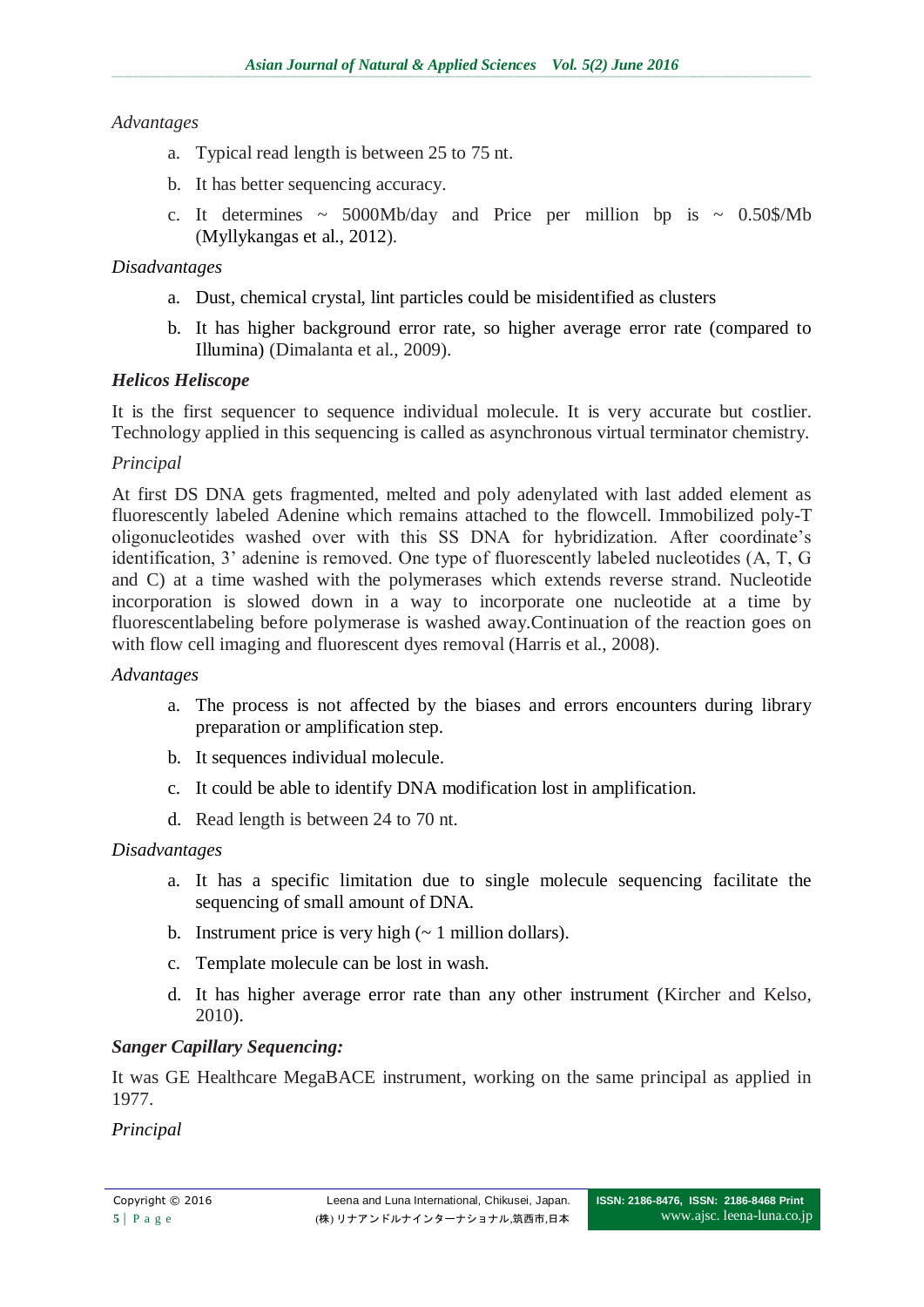Fragmented DNA cloned into vectors for amplification. Conventional Chain termination technique is used. Nucleotide Separated with the help of capillary electrophoresis based on their molecular weights. Terminated ddNTPs (fluorescently labeled) read sequentially (Sanger 1977, Gilbert and Maxmum, 1973).

*Advantages*

- a. 384 sequences of the range 600-1000nt can be sequenced in parallel.
- b. Cost effective

### Disadvantages

- a. Low rate amplification,
- b. Miss the termination variation
- c. End trimming with an error of every 10000-100000nt (Emrich et al 2002, Shibata et al 2000, Hert et al 2008, Shendure and Porreca 2008).

# **CONCLUSION**

Different sequencing technologies seem to facilitate the developing metagenomics domain. It has totally changed the scenario of the research field. From conventional to HTS and HTS to third generation sequencing are opening the new era of the science. Still for developed countries, it is cost economic but for developing countries, doing sequence analysis through NGS is still a challenge due to money constraint. There should be cost economic and convenient method for every researcher from every part of the globe to persue and continue his/her research.

# **REFERENCES:**

- [1]. Amann [et al., \(1995\).](http://www.ncbi.nlm.nih.gov/pubmed?term=Amann%20RI%5BAuthor%5D&cauthor=true&cauthor_uid=7535888) Phylogenetic identification and in situ detection of individual microbial cells without cultivation.*[Microbiol Rev.,](http://www.ncbi.nlm.nih.gov/pubmed/7535888) 59*(1):143-69.
- [2]. [Schloss,](http://www.ncbi.nlm.nih.gov/pubmed?term=Schloss%20PD%5BAuthor%5D&cauthor=true&cauthor_uid=12849784) P. D. [&Handelsman,](http://www.ncbi.nlm.nih.gov/pubmed?term=Handelsman%20J%5BAuthor%5D&cauthor=true&cauthor_uid=12849784) J. (2003).Biotechnological prospects from metagenomics.*[Curr Opin Biotechnol.](http://www.ncbi.nlm.nih.gov/pubmed/?term=Schloss+and+Handelsman%2C+2003) , 14*(3):303-10.
- [3]. Covacci et al., (1997). From microbial genomics to meta-genomics. *Drug Dev. Res., 41:* 180-192.
- [4]. Rondon et al., (2000). Cloning the soil metagenome: a strategy for accessing the genetic and functional diversity of uncultured microorganisms. *Appl. Environ. Microbiol., 66*: 2541-2547.
- [5]. Hugenholz et al., (1998). [Impact of Culture-Independent Studies on the Emerging](http://www.ncbi.nlm.nih.gov/pmc/articles/PMC107498)  [Phylogenetic View of Bacterial Diversity.](http://www.ncbi.nlm.nih.gov/pmc/articles/PMC107498)*J. Bacteriol.,180* (18): 4765–74.
- [6]. [Alvarez](http://www.ncbi.nlm.nih.gov/pubmed?term=Alvarez%20TM%5BAuthor%5D&cauthor=true&cauthor_uid=23922891) et al.,(2013).Development and Biotechnological Application of a Novel Endoxylanase Family GH10 Identified from Sugarcane Soil Metagenome.*[PLoS One,](http://www.ncbi.nlm.nih.gov/pubmed/23922891) Jul 29:8*(7):e70014.
- [7]. Rosarioet al., (2009).Metagenomic analysis of viruses in reclaimed water. *Environmental Microbiology,11*(11), 2806–2820.
- [8]. [Kapardar](http://www.ncbi.nlm.nih.gov/pubmed?term=Kapardar%20RK%5BAuthor%5D&cauthor=true&cauthor_uid=20133127) et al., (2010).Identification and characterization of genes conferring salt tolerance to Escherichia coli from pond water metagenome.*[Bioresour Technol.,](http://www.ncbi.nlm.nih.gov/pubmed/20133127) Jun: 101*(11):3917-24.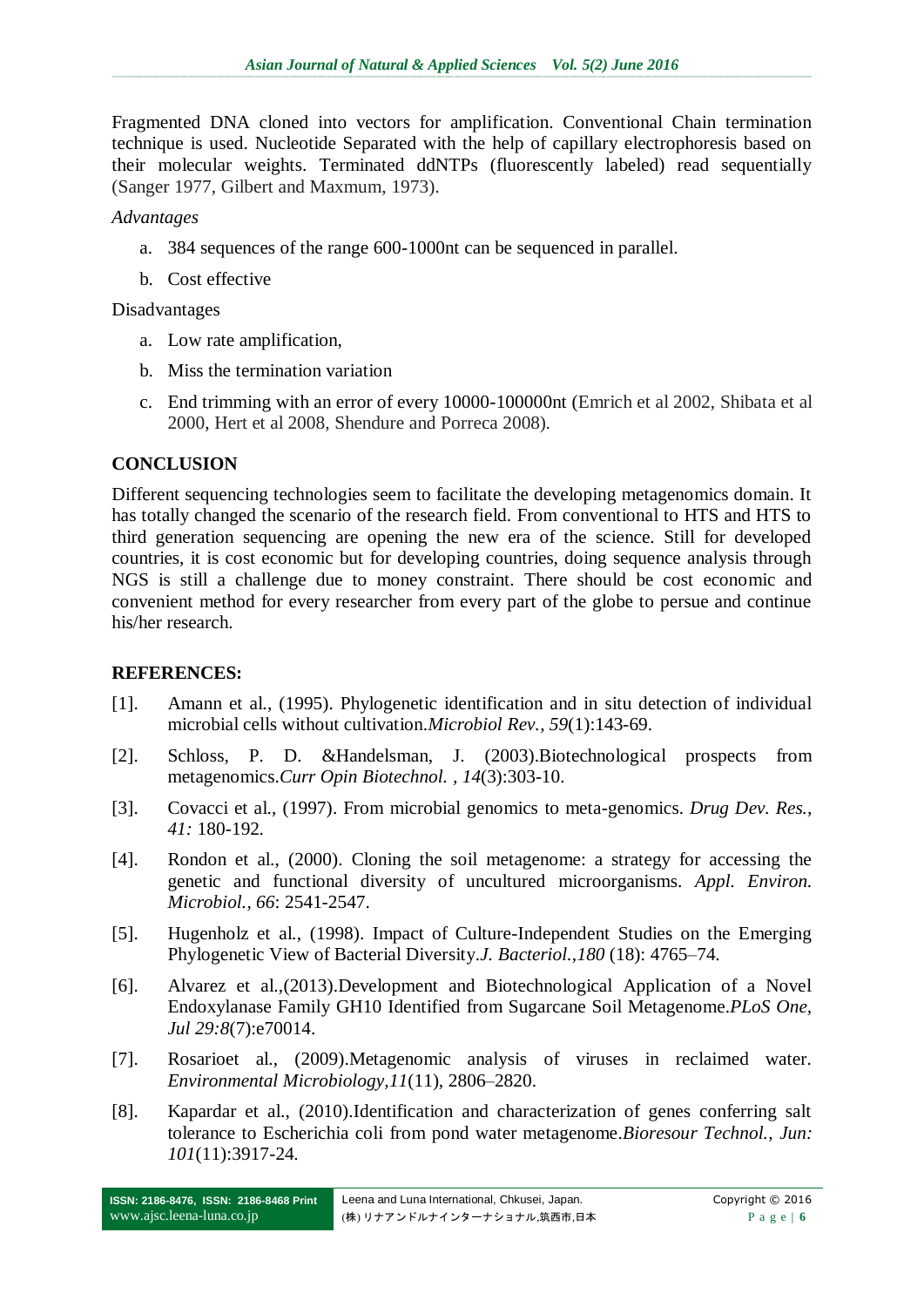- [9]. [Wang et al.,\(](http://www.ncbi.nlm.nih.gov/pubmed?term=Wang%20Y%5BAuthor%5D&cauthor=true&cauthor_uid=23001654)2012).Comparison of the levels of bacterial diversity in freshwater, intertidal wetland, and marine sediments by using millions of illumina tags.*[Appl](http://www.ncbi.nlm.nih.gov/pubmed/23001654)  [Environ Microbiol.,](http://www.ncbi.nlm.nih.gov/pubmed/23001654)Dec:78*(23):8264-71.
- [10]. Santos [et al.,\(](http://www.ncbi.nlm.nih.gov/pubmed?term=Santos%20F%5BAuthor%5D&cauthor=true&cauthor_uid=20561021)2010).The metavirome of a hypersaline environment.*[Environ](http://www.ncbi.nlm.nih.gov/pubmed/20561021)  [Microbiol.](http://www.ncbi.nlm.nih.gov/pubmed/20561021), Nov: 12*(11):2965-76.
- [11]. [Deagle et al.,](http://www.ncbi.nlm.nih.gov/pubmed?term=Deagle%20BE%5BAuthor%5D&cauthor=true&cauthor_uid=21976692) (2012).Population genomics of parallel phenotypic evolution in stickleback across stream-lake ecological transitions.*[Proc Biol Sci.,](http://www.ncbi.nlm.nih.gov/pubmed/21976692) Apr: 7*:279(1732):1277-86.
- [12]. Singh [et al.,](http://www.ncbi.nlm.nih.gov/pubmed?term=Singh%20A%5BAuthor%5D&cauthor=true&cauthor_uid=20591656) (2010).Identification of two flavin monooxygenases from an effluent treatment plant sludge metagenomic library.*[Bioresour Technol.,](http://www.ncbi.nlm.nih.gov/pubmed/20591656) Nov: 101*(21):8481- 4.
- [13]. [Blottière et al.,\(](http://www.ncbi.nlm.nih.gov/pubmed?term=Blotti%C3%A8re%20HM%5BAuthor%5D&cauthor=true&cauthor_uid=23870802)2013).Human intestinal metagenomics: state of the art and future.*[Curr](http://www.ncbi.nlm.nih.gov/pubmed/23870802)  [Opin Microbiol.](http://www.ncbi.nlm.nih.gov/pubmed/23870802), Jun: 16*(3):232-9.
- [14]. Pace et al., (1985). Analyzing natural microbial populations by rRNA sequences. *ASM News, 51*: 4-12.
- [15]. Schmidt et al., (1991). Analysis of a marine picoplankton community by 16S rRNA gene cloning and sequencing. *J. Bacteriol., 173*: 4371-4378.
- [16]. Strachan, T., & Read, A. P. (1999). Human Molecular Genetics, 2nd edition, New York: Wiley-Liss, Chapter 6:PCR, DNA sequencing and *in vitro* mutagenesis.
- [17]. Barns et al., (1999). Wide distribution and diversity of members of the bacterial kingdom Acidobacterium in the environment. *Appl. Environ. Microbiol., 65*: 1731- 1737.
- [18]. Buckley, D. H. & Schmidt, T. M. (2003) Diversity and dynamics of microbial communities in soils from agro-ecosystems. *Environ. Microbiol., 5*: 441-452.
- [19]. Teeling et al., (2004). Application of tetranucleotide frequencies for the assignment of genomic fragments. *Environ Microbiol.,* 6: 938–947.
- [20]. McHardy et al., (2007). Accurate phylogenetic classification of variable-length DNA fragments. *Nat. Methods., 4*:63–72.
- [21]. Naiara, R.-E., & Aransay, A. M. (2012). Introduction. In Rodríguez-Ezpeleta N. et al. (Eds.), Bioinformatics for High Throughput Sequencing (pp 1-9). Springer Science+Business Media, LLC.
- [22]. Martin, K,. & Janet, K. (2010). Methods, Models & Techniques, High-throughput DNA sequencing –concepts and limitations. Bioessays, *WILEY Periodicals, Inc., 32*: 524–536.
- [23]. Venter et al., (2004). Environmental genome shotgun sequencing of the Sargasso Sea. *Science, 304*: 66-74.
- [24]. Margulies et al., (2005). Genome sequencing in microfabricated high-density picolitre reactors.*Nature,437* (7057): 376–380.
- [25]. Quinlan et al., (2008). Pyrobayes: an improved base caller for SNP discovery in pyrosequences. *Nat Methods, 5*: 179–81.
- [26]. Bentley, D. R. (2006). Whole-genome re-sequencing.Cu*rr Opin Genet Dev., 16*   $(6):545 - 552.$